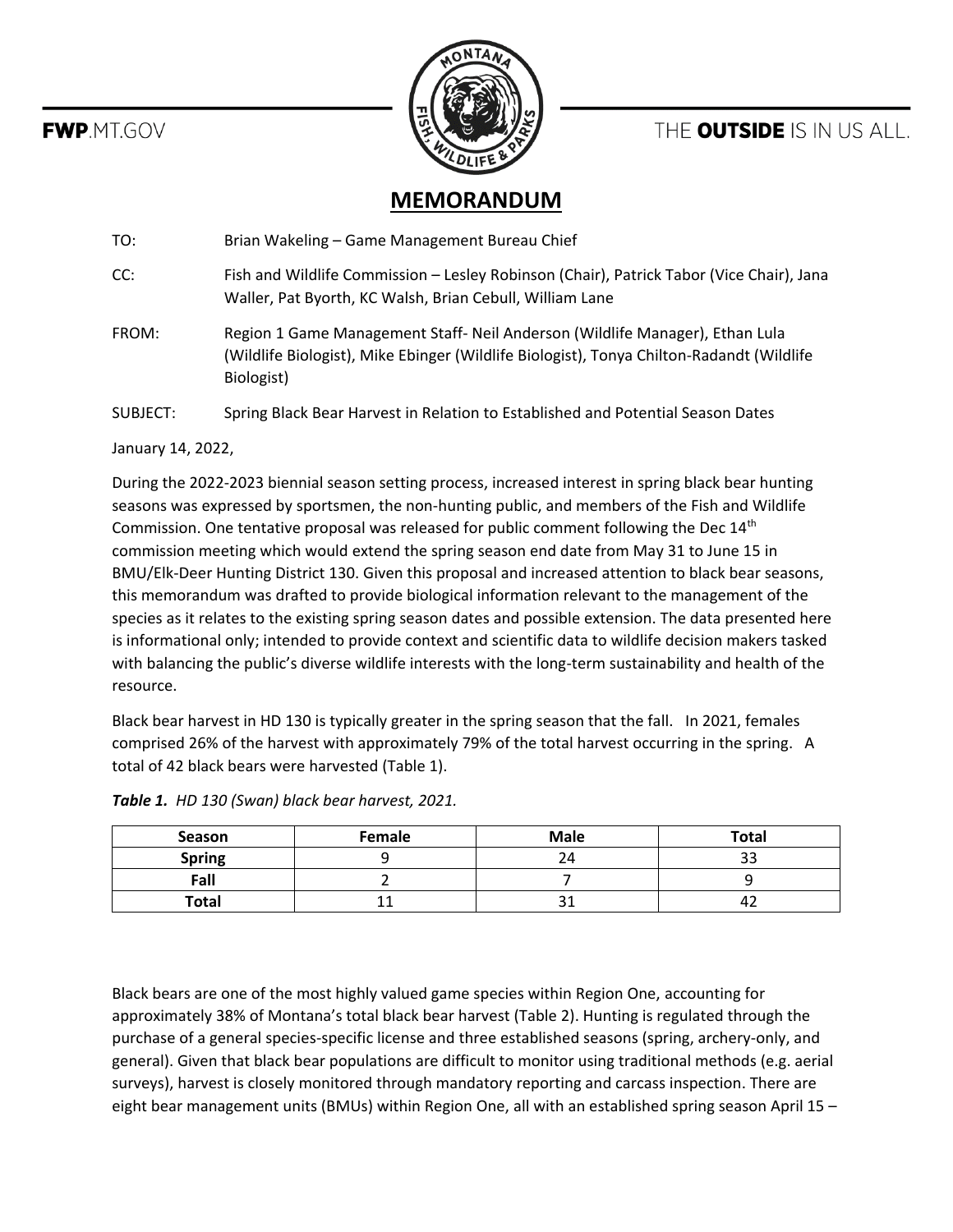May 31. The start of spring season generally coincides with den emergence, with males tending to emerge earlier than females, and terminating as an increased proportion of females and cubs emerge from hibernation.

| Year    | Statewide<br>Harvest | R1<br>Harvest | % R1 of<br>Statewide<br>Harvest |
|---------|----------------------|---------------|---------------------------------|
| 2011    | 1429                 | 515           | 36.04%                          |
| 2012    | 1433                 | 592           | 41.31%                          |
| 2013    | 1382                 | 498           | 36.03%                          |
| 2014    | 1411                 | 605           | 42.88%                          |
| 2015    | 1619                 | 663           | 40.95%                          |
| 2016    | 1551                 | 630           | 40.62%                          |
| 2017    | 1392                 | 507           | 36.42%                          |
| 2018    | 1451                 | 529           | 36.46%                          |
| 2019    | 1467                 | 567           | 38.65%                          |
| 2020    | 1603                 | 508           | 31.69%                          |
| 2021    | 1981                 | 733           | 37.00%                          |
| Average | 1520                 | 577           | 38.01%                          |

*Table 1. Annual black bear harvest in Region One in relation to statewide harvest (2011- 2021).* 

During the last decade, the reported annual harvest of black bears in Region One has exhibited an upward trend (Figure 1). Consistent with this trend, spring harvest has increased to nearly double that observed in 2010 (Figure 2). While this trend alone may not indicate a change in population (positive or negative) it is important to recognize that spring harvest has increased substantially during the last ten years.

Spring harvest of black bears in Region One follows a relatively predictable pattern that coincides with den emergence, the progression of snowmelt and forage green-up. Following the April 15 season opener, black bear harvest steadily increases and peaks between May 15 and May 31 (season close). A similar trend can be observed in spring harvest data from Region Two (Figure 3). While there are notable differences between these two regions that influence bear abundance and harvest, overall harvest trend is similar and provides the most appropriate comparison to evaluate potential changes to season length, given that spring season in Region Two extends to June 15.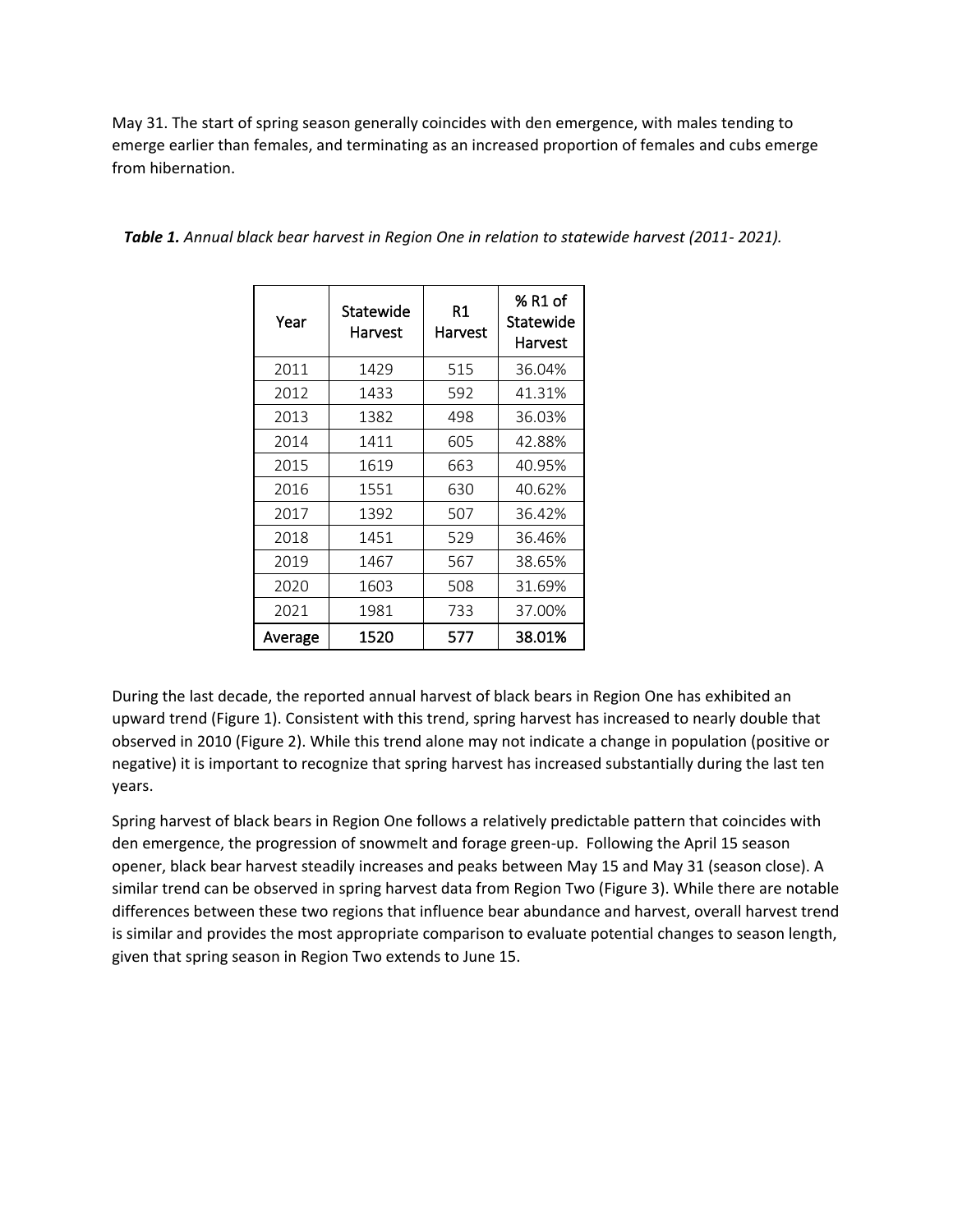



*Figure 2. Reported spring black bear harvest in Region One (1990-2021) with male (blue line) and female (red line) harvest over time.*



Data source: Reported to MFWP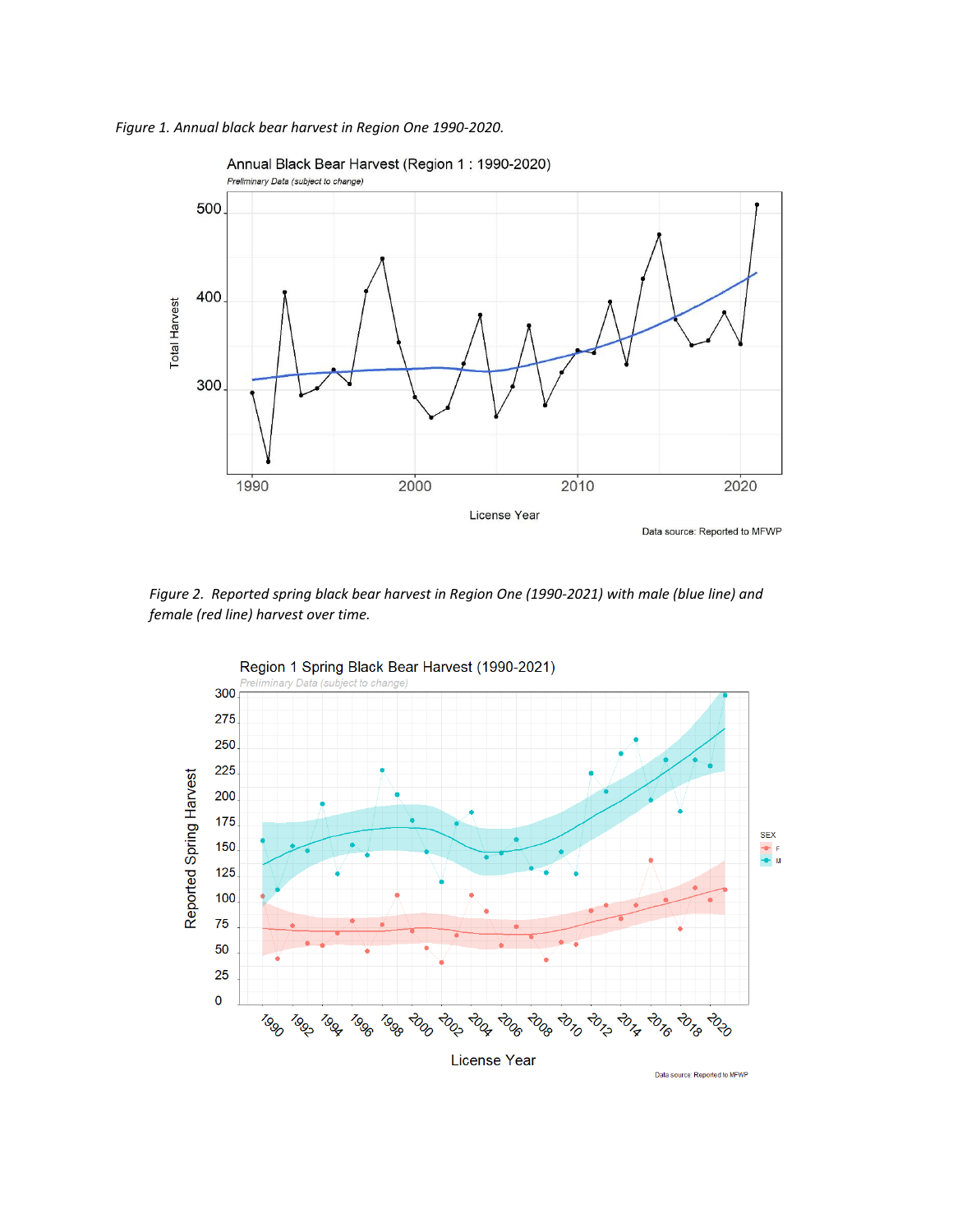



Spring Black Bear Harvest Comparison (Regions 1&2: 2011-2021)

Within Region Two, black bear harvest begins to trend downward between June 1 and June 15. While this pattern may be the result of advancing green-up and increased bear dispersal, it may also relate to decreased hunter interest as bears begin to rub and shed their winter pelage. Despite a declining trend, approximately 23% of the cumulative 10-year spring harvest in Region Two has occurred between June 01 and June 15. If it is assumed that harvest in Region One would follow a similar harvest trend towards June 15, extending the current season for an additional two weeks would result in a significant increase in overall harvest.

In the absence of abundance data, biologists rely largely on harvest criteria to monitor black bear populations. An important criterion is the proportion of females in the total harvest, with negative population impacts expected if harvest of females were to exceed 40% of total harvest (Montana Fish, Wildlife and Parks. 1994). The proportion of females in harvest is assumed to increase as the season advances due to den emergence patterns and bear dispersal. Basic bear ecology shows that, while male black bears exit dens before any other sex/age cohort, female bears, particularly females with cubs, are the last to emerge from dens in the spring. Harvest data from the last 10 years in Regions One and Two support this assumption and indicates proportional female harvest trending towards 40% as season length progresses (Figure 4).